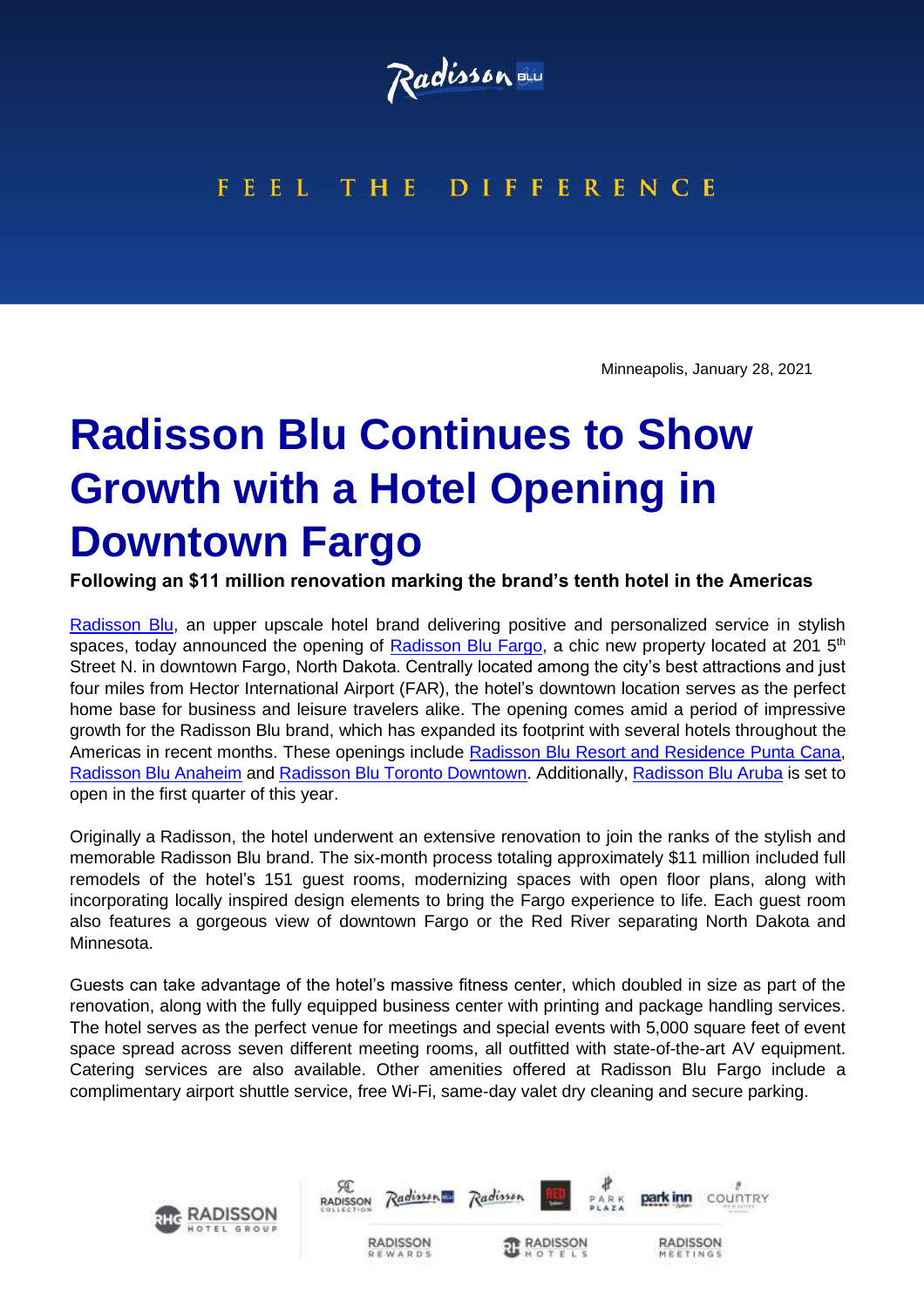With the health and safety of guests and team members as its top priority, Radisson Blu Fargo is implementing the [Radisson Hotels Safety Protocol](https://carlsonrezidor.us8.list-manage.com/track/click?u=16bb65e83745cac06daf5bc3b&id=cb2e98b66a&e=029aa89586) program. The in-depth cleanliness and disinfection protocols were developed in partnership with SGS, the world's leading inspection, verification, testing and certification company, and are designed to ensure guest safety and peace of mind from check-in to check-out.

"Being able to open yet another Radisson Blu hotel amid the turbulence our industry has experienced over the past year is a testament to the brand and the people behind it," said Aly El-Bassuni, chief operating officer, Americas, Radisson Hotel Group. "The team in Fargo is made up of an outstanding group of professionals in every sense, the work they have done to make Radisson Blu Fargo extraordinary has truly paid off. We're thrilled to bring those visiting Fargo a one-of-a-kind experience with exceptional hospitality in a unique destination."

Radisson Blu Fargo offers a range of onsite dining options. For a quick fix, guests can make use of the lobby's 24-hour grab-and-go market or pick up a beverage at Beans Coffee Bar. Those looking for the full restaurant experience can indulge in the classic American cuisine at Level 2 Eats + Drinks, offering great views of the city. Also, conveniently located on the hotel's second floor is the adjacent Level 2 Lounge, the perfect spot for a signature cocktail. For an intimate dining experience, Radisson Blu Fargo has three private dining rooms available that accommodate up to 16 people each.

"We've spent many years creating memorable moments for our guests under the Radisson Hotel Group umbrella, and we see this transformation as a natural evolution for our hotel that has more than 35 years of history in this great city," said the hotel's general manager, Laura Church. "Becoming a part of the Radisson Blu brand allows us to more fully express our identity as the city's premier hotel, serving as an oasis for both local visitors and out of town guests."

When venturing outside the hotel, guests will find themselves just around the corner from all Fargo has to offer. Not only is the hotel connected by skyway to the Fargo Civic Center, it is also situated less than three miles from the Fargodome, home of the North Dakota State University Bison football team. Other nearby universities include Minnesota State University Moorhead and Concordia College. Additionally, the property is near all Fargo's top dining, entertainment and nightlife options, making it the ideal setting to explore the city.

## **About Radisson Blu**

Radisson Blu is an upper upscale hotel brand that delivers a positive and personalized service in stylish spaces. By paying close attention to small details that make a big difference, Radisson Blu inspires unforgettable experiences with every stay. Our hotels and resorts provide a full range of innovative products and services, delivering genuine and relevant guest experiences with a distinctive Yes I Can! attitude. Radisson Blu hotels can be found in major cities, key airport gateways and leisure destinations. Guests and professional business partners can enhance their experience with Radisson Blu by participating in Radisson Rewards, a global loyalty program offering exceptional benefits and rewards.

\*\*\*